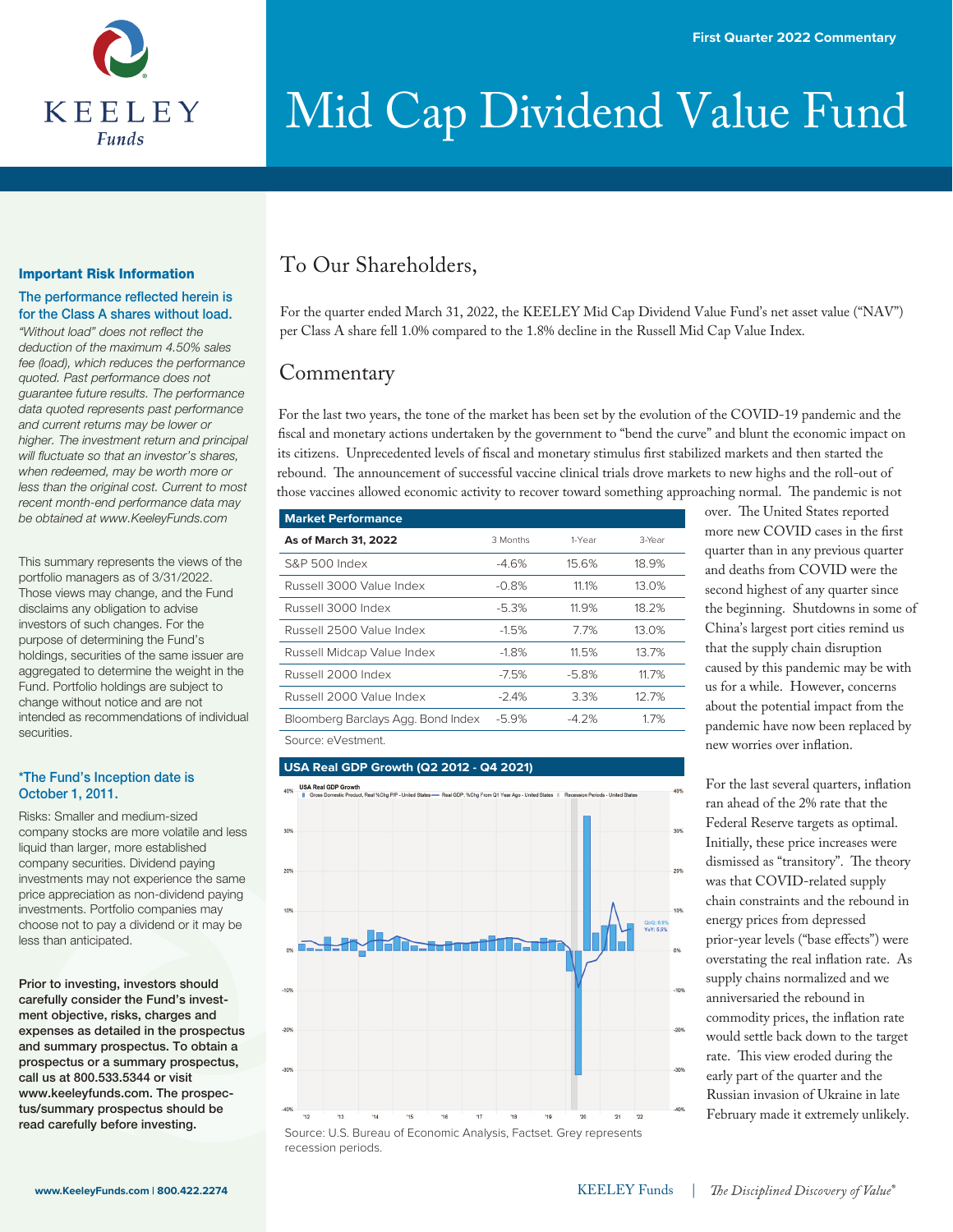

The personal and humanitarian impact of the invasion of Ukraine is incalculable and this episode is another reminder of our good fortune to live in the United States. The economic and geopolitical impact of this incursion is difficult to estimate, but there are some clear impacts that we can identify at this early stage. First, the price of oil and gas and other key commodities has rocketed higher and may stay there for some time. Russia is one of the largest producers and exporters of oil and natural gas. While Europe continues to buy fossil fuels from Russia, most of those countries are looking for other sources and some countries are not buying Russian oil at all. This further tightened a market with little spare capacity leading to a 34% increase in the price of oil in the first quarter. In addition, both Russia and Ukraine are important exporters of corn and wheat. Grain markets have tightened, and prices have increased. Against this backdrop, inflation is rising to concerning levels and looking less "transitory," than before the Russians invaded Ukraine and the impact on key commodities from this conflict is likely to sustain or accelerate this trend.

The longer-term impacts may also be inflationary. In response to supply chain disruptions from COVID and from the Ukraine invasion, decision makers are acting to lower their risks. Countries in Europe are seeking other sources of energy; liquefied natural gas (LNG), nuclear, solar, and wind. These cost more than their current sources which is likely to increase energy costs for the people who live there. Companies increasingly look at bringing some production back to their home country.

This uptick in inflation has not gone unnoticed by the markets. Interest rates across the yield curve moved higher in the first quarter with the ten-year Treasury bond yield moving up 0.81% to 2.32% at quarter end. The middle of the curve moved up even more with the two-year up 1.56% to 2.29%. The result of this rise was the worst quarterly performance for the bond market since the 1980s. The Fed and its various members have signaled that they intend to continue raising rates until inflation is more contained.

The good news in the inflation story is that it is partially symptomatic of a strong economy. Energy prices were strong before the Russian invasion because demand for fuels and other petroleum-based products had recovered from the pandemic-driven downturn. Higher wages reflect a tight labor market. A strong economy is generally good for companies and good for stocks.

The bad news about inflation is twofold. First, higher inflation usually leads to higher interest rates which usually leads to lower valuation multiples. This sets up a race between rising earnings and falling multiples. In 2021, earnings rose more than valuations fell which resulted in good gains for stocks. That will be harder to achieve in 2022 and we have seen that impact on stocks so far this year, especially for stocks with higher starting valuations. Value stocks, particularly small- and midcaps, look attractive relative to growth stocks and large caps. This likely contributed to their outperformance in the first quarter across the market cap spectrum.

The other challenge arising from inflation is that policymakers will seek to contain it and the cure may not be that palatable. The Fed plans to raise interest rates with the intention of curtailing excess growth. The recent turbulence in the market likely results from investors' concerns about whether they will be able to accomplish their goals without tipping the economy into a recession. We are probably a little more optimistic than most investors in that we believe that the economy is well-positioned to absorb a little slowdown. Unemployment is low and job openings are high. Workers furloughed may find it easier to find new jobs. We continue to build the portfolio on a bottom-up, stock-by-stock basis.

### Portfolio Results

We are pleased to report that the Fund held up better than its benchmark, the Russell MidCap Value index, in a challenging first quarter. Several factors combined to generate better performance than the benchmark. Most important is the outperformance of dividend-paying stocks relative to the overall index. More specific to the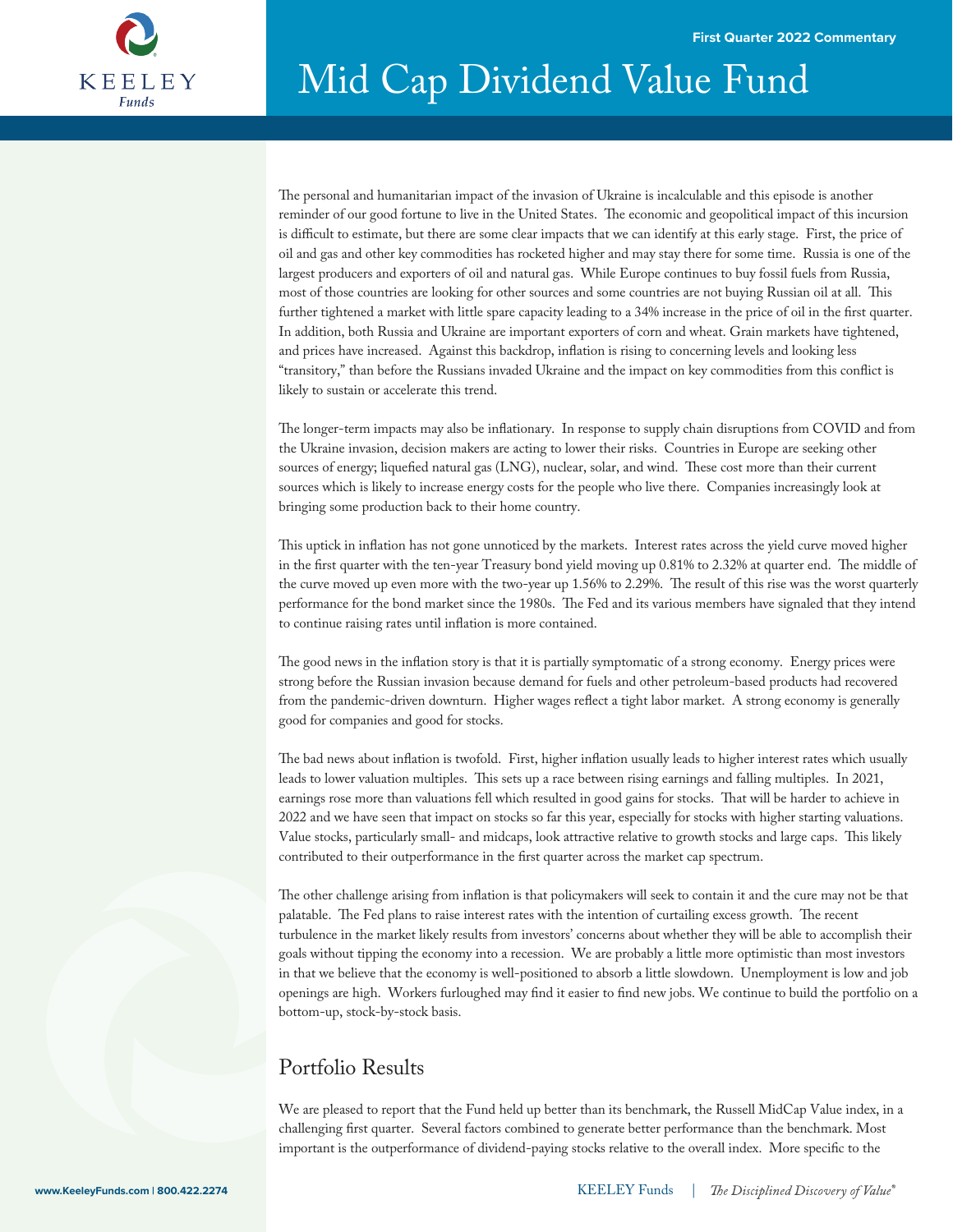

portfolio, the Fund received positive relative contributions from both its sector positioning as well as from the specific stocks held within each sector. The Sector Allocation effect was most pronounced in Energy, where a small overweight in the best performing sector was a positive, and in Information Technology, where a small underweight also helped. In looking at the Stock Selection effect, we saw large relative contributions in some sectors, while other sectors detracted, but the net impact was a plus. The Fund's holdings in the Financials, Health Care, Technology, Communications Services, and Real Estate sectors all performed better than the sectors within the benchmark, while the Fund lagged in the Materials and Consumer Discretionary sectors. The other four sectors were a net negative, but no one sector was all that meaningful.

- The Fund saw its greatest relative contribution come from the Financials sector as the Fund's holdings rose in the quarter while those in the index declined. Two factors accounted for most of the positive variance. First, Virtu Financial rose sharply in the quarter as market volumes and volatility increased. It was one of the Fund's best performing stocks and is covered later in this report. Second, the Fund's holdings of banks appreciated, while those in the index declined. We have previously discussed how the Fund's banks tend to benefit from higher interest rates more than most banks. With the Fed beginning to raise interest rates and signaling that more is on the way, the outlook is good for these companies.
- The Health Care sector was right behind the Financials sector in relative contribution and the Fund's holdings in the sector also posted gains on an absolute basis. The Fund saw superior performance in its holdings of Health Care Services companies where Universal Health Services rose after solid earnings. The Fund also benefited from a double-digit gain in the shares of Organon which bucked the trend for declines in the shares of midcap pharmaceutical stocks.
- While the Fund's holdings in the Information Technology sector declined slightly, they held up much better than those in the index. Most of the outperformance resulted from a nice increase in the shares of CDK Global, a leading supplier of technology solutions to automobile dealers. It reported another solid quarter of financial and operating results and increased its earnings guidance. Since the end of the quarter, the company has agreed to be acquired by Brookfield Business Partners in an all-cash transaction at \$54.87/share. This represents a 13% premium to where the stock closed the first quarter.
- The Fund holds only two stocks in the Communications Services sector (Nexstar and Omnicom), but both performed exceptionally well in the quarter. As with many of the Fund's holdings over time, the strong share price performance was driven by strong financial results. Both companies reported very good fourth quarter results which were rewarded by investors.
- Similar to the Financials and Health Care sectors, the Fund's Real Estate holdings rose while those in the index declined. Most of the outperformance in the sector came from double-digit gains in Hudson Pacific Properties and Sabra Health Care REIT. There was no specific news to account for their strength, however both stocks had previously lagged. Furthermore, both produced solid fourth quarter earnings results and are in real estate sectors (office for Hudson Pacific and health care for Sabra) that seem to be recovering from pandemic-induced downturns.
- After being one of the best sectors on a relative basis for the Fund last quarter, Materials was the worst relative contributor this quarter. The Fund's holdings declined, whereas the sector produced a gain within the benchmark. We attribute most of the shortfall in performance to double-digit declines in RPM, Valvoline, and Vulcan Materials. All three are long-term holdings for the fund and are exceptionally good businesses, but all three use fossil fuels as a key input into their products. The spike in oil prices in the first quarter likely pressures earnings in the near-term, but all three companies have shown an ability to recover these costs over time.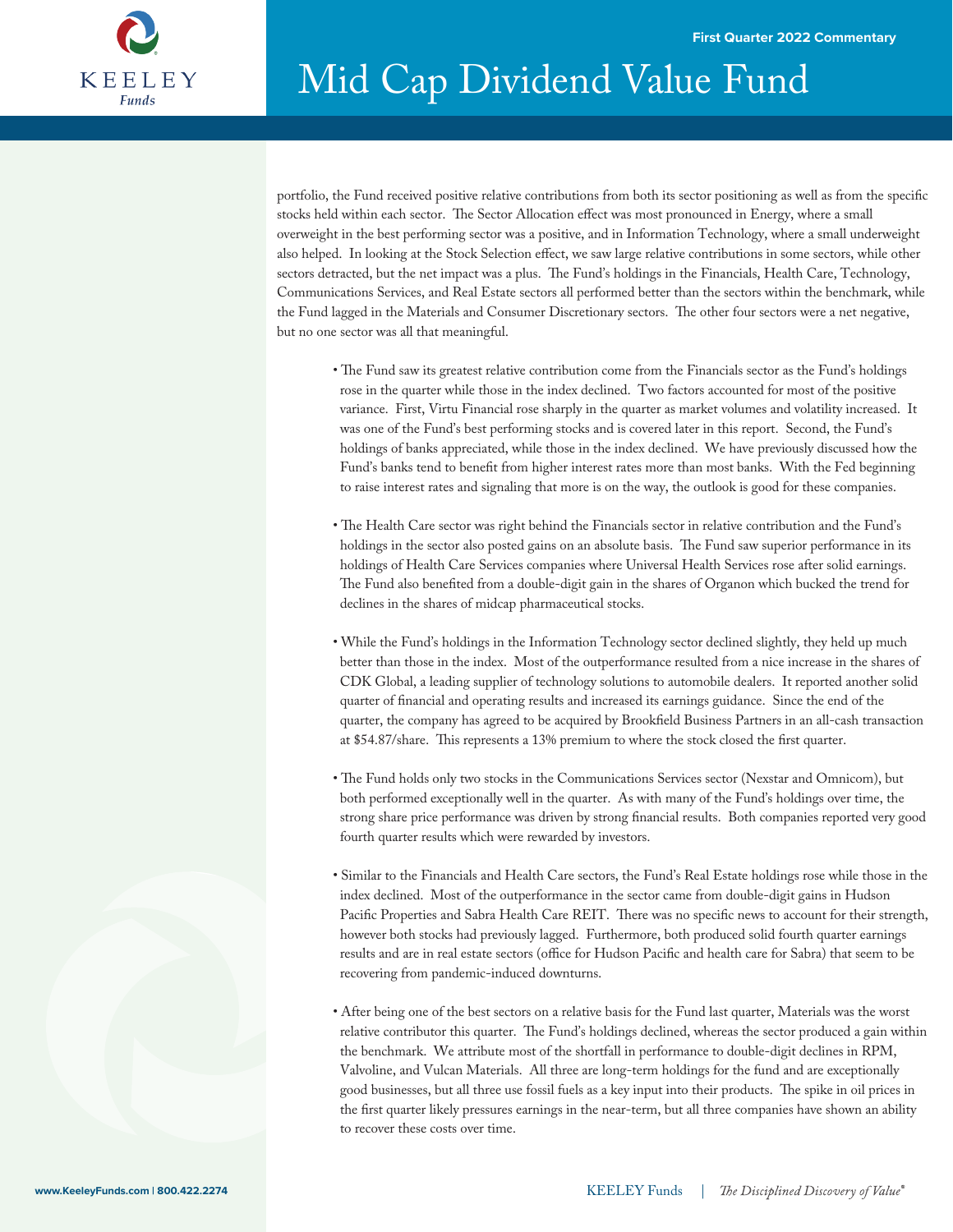

• The Consumer Discretionary sector was the worst performing sector in the market as investors grew concerned that rising fuel prices will crowd out other spending and that rising interest rates will choke o housing demand. The Fund's holdings performed worse than the overall index for a couple of reasons. First, home-oriented companies like KB Home and Bath & Body Works (both detailed later) suffered from worries about housing. Second, the war in Ukraine hurt stocks with more European sales exposure like Autoliv and PVH.

During the quarter, the Fund made initial investments in two companies.

### Let's Talk Stocks

The top three contributors in the quarter were:

**Pioneer Natural Resources (PXD - \$250.03 – NYSE)** is an exploration and production company located exclusively in the Permian Basin in Texas. The strength in Pioneer's shares can mostly be explained by soaring oil and natural gas prices during the quarter. Unlike in many previous strong commodity markets, however, much of the cash generated by higher prices will find its way back to shareholders because the company committed to returning 75% of excess free cash flow by declaring a \$3/share variable dividend to shareholders and announcing a \$4 billion share repurchase authorization. The company also sold some of its non-core acreage for a favorable price.

**Diamondback Energy (FANG - \$137.08 – NASDAQ)** is an exploration and production company that is also located in the Permian Basin in Texas. Many of the same factors that drove share price gains in Pioneer boosted Diamondback. Specifically, in addition to a favorable commodity backdrop, Diamondback returned two-thirds of excess free cash flow to shareholders in the form of share repurchases and a 20% increase to its fixed dividend. This was a bit better than the 50% commitment the company had previously established.

**Chesapeake Energy (CHK - \$87.00 - NASDAQ)** is a natural gas-focused exploration and production company with operations in Pennsylvania and Texas. You are probably seeing a trend here. Strong increases in commodity prices, combined with these companies' more disciplined capital allocation framework drove gains in their share prices in a period when not much else was working. Chesapeake announced its structure of a fixed and variable dividend combined with share repurchases to return excess free cash flow. In addition, the company sold its non-core Powder River Basin acreage and announced the acquisition of a large private operator in Pennsylvania that will help improve its operational efficiency in that key market.

The three largest detractors in the quarter were:

**Fortune Brands Home and Security (FBHS - \$74.28 - NYSE)** is one of the leading manufacturers of plumbing fixtures, cabinets, doors, and security products used in home repair and remodeling as well as new home construction. The shares of Fortune Brands fell during the first quarter as sentiment turned negative on the stock due to concerns about continued input cost inflation and the impact of higher interest rates on consumers. However, the company continues to report strong results as it exceeded consensus estimates across the board. Sales growth in the quarter was solid, particularly in the Doors & Security and Cabinets segments. Management continues to navigate the inflationary environment well as the company aggressively implements price increases to offset higher costs with the expectation of price-cost parity by mid-year 2022. Finally, management conveyed confidence in the near-term outlook as it gave 2022 earnings guidance above consensus estimates.

KB Home (KBH - \$32.38 – NYSE), one of the nation's leading homebuilders, saw its stock sell off during the first quarter as the market grew more concerned about home price affordability because of rising mortgage rates and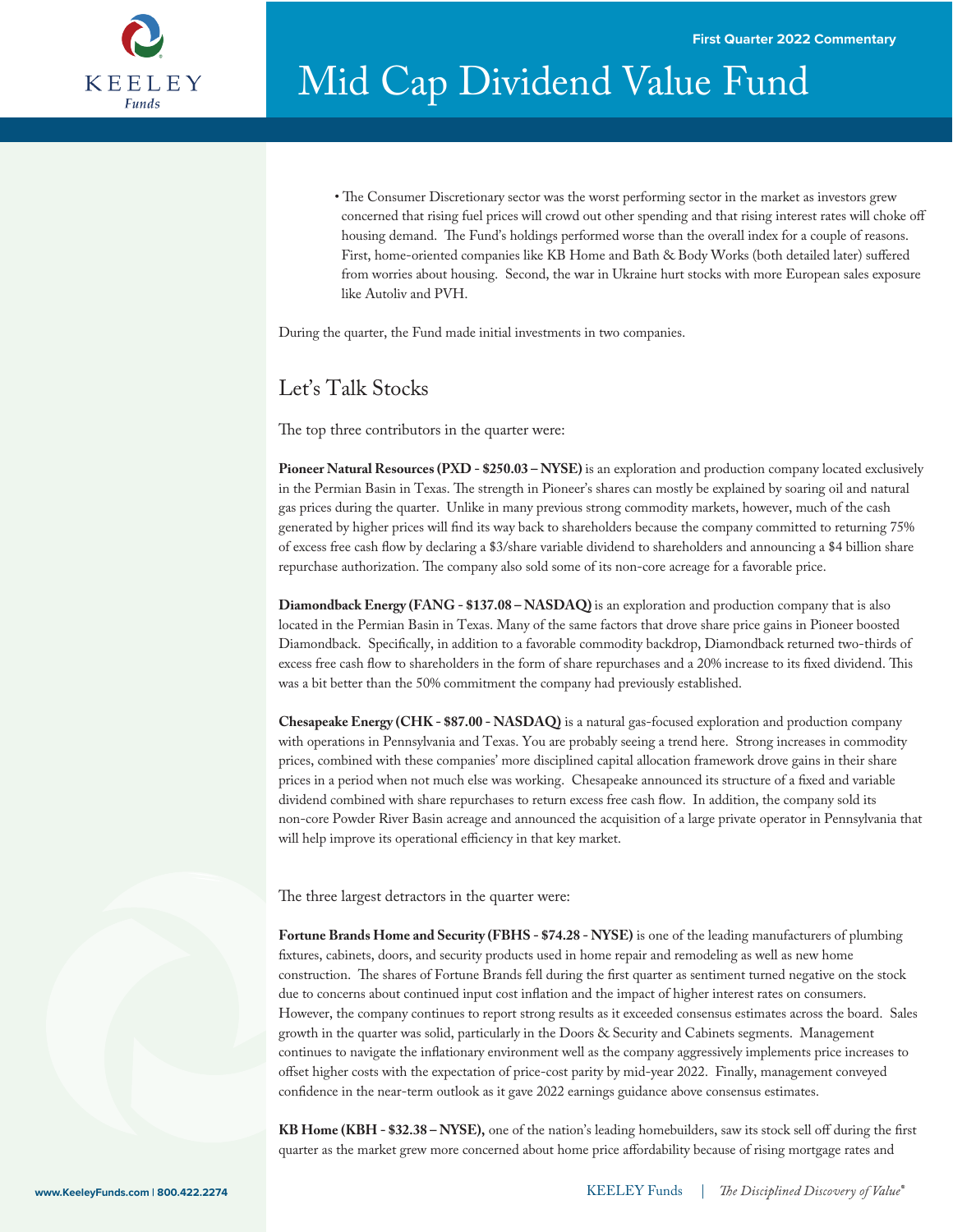

higher home prices and the market also grew more concerned about profitability due to raw material and labor cost inflation. When KB Home reported its fiscal first quarter earnings on March 23rd, results were below consensus estimates because of labor constraints caused by Omicron absenteeism and supply chain issues. These issues extended build times by two weeks which negatively impacted deliveries and revenues. On an absolute basis, the company's fundamentals were strong with revenue growth of 23% and EPS growth of 44% from a year ago. On its earnings call, management commented that it is not currently seeing signs of stress from higher mortgage rates or prices as the buyer profile remains strong. These market concerns have weighed heavily on KB Home's valuation and driven it down to slightly more than three times consensus EPS expectations, the bottom end of its historical range.

**Bath and Body Works (BBWI - \$47.80 – NYSE)** is a retail store chain that sells sanitizers, soaps, fragrances, and lotions, both in stores and online. While the company reported solid fourth-quarter earnings, its shares struggled in the first quarter for two reasons. First, the company's longtime chief executive officer, who has done a terrific job growing and navigating this business, announced his resignation for health reasons, which creates uncertainty over future leadership and the future direction of the company. Second, Bath & Body Works guided to both first-quarter and full-year earnings at levels below prior analysts' consensus estimates. A combination of input and labor inflation, as well as higher levels of technology spending is likely to pressure earnings this year.

### Conclusion

In conclusion, thank you for your investment in the KEELEY Mid Cap Dividend Value Fund. We will continue to work hard to justify your confidence and trust.

April 12, 2022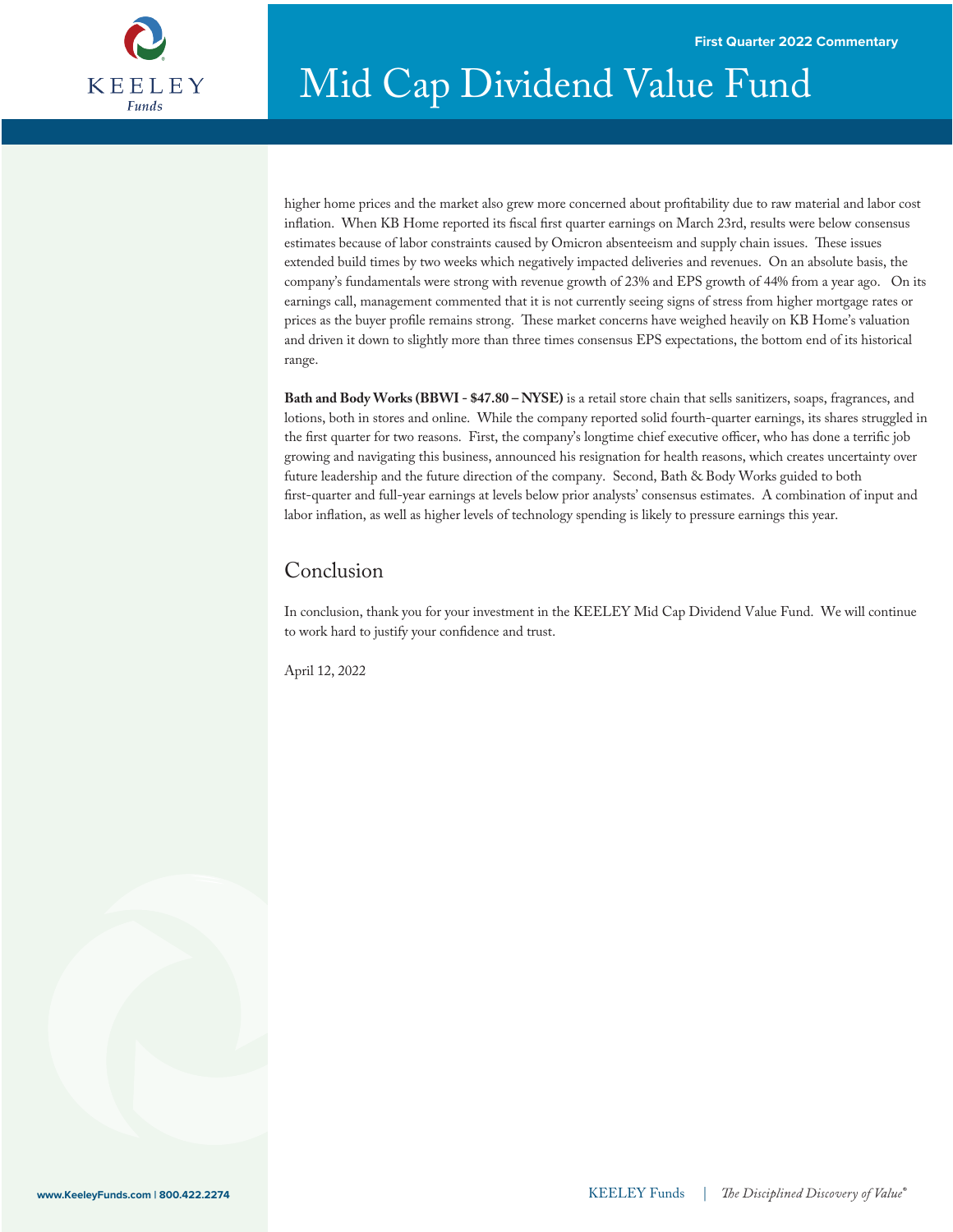

\*\*The Fund's adviser has contractually agreed to waive a portion of its management fee or reimburse the Fund if total ordinary operating expenses during the current fiscal year as a percentage of the Fund's average net assets exceed 1.20% for Class A Shares and 0.95% for Class I Shares. The waiver excludes expenses related to taxes, interest charges, dividend expenses incurred on securities that a Fund sells short, litigation and other extraordinary expenses, brokerage commissions and other charges relating to the purchase and sale of portfolio securities. The waiver is in effect through February 28, 2023 and neither the Fund's adviser nor the Fund can discontinue the agreement prior to its expiration. The expense ratios presented herein are for the Class A shares.

### AVERAGE ANNUAL TOTAL RETURNS (as of 3/31/2022)

|                                | <b>KMDVX</b>   | <b>KMDVX</b> | <b>Russell Midcap Value</b> |
|--------------------------------|----------------|--------------|-----------------------------|
|                                | <b>No Load</b> | Load         |                             |
| 1 Year                         | $8.54\%$       | $3.64\%$     | 11.46%                      |
| 5 Year                         | 8.28%          | 7.29%        | 9.99%                       |
| 10 Year                        | 11.08%         | 10.57%       | 12.01%                      |
| Since Inception**              | 12.82%         | 12.33%       | 13.93%                      |
| Expense Ratio (Gross)**        |                | 1.38%        |                             |
| Waiver/Expense Reimbursement** |                | $-0.18%$     |                             |
| Expense Ratio (Net)**          |                | 1.20%        |                             |

*Stocks of smaller cap companies tend to be more volatile and less liquid than those of large cap companies.*

### Top Ten Holdings (Percent of Net Assets) March 31, 2022

| Name                         | Weight (%) | Name                                  | Weight (%) |
|------------------------------|------------|---------------------------------------|------------|
| Olin Corporation             | 1.92%      | Virtu Financial, Inc. Class A         | 1.73%      |
| Ensign Group, Inc.           | 1.83%      | Diamondback Energy, Inc.              | 1.70%      |
| Franco-Nevada Corporation    | 1.80%      | CDK Global, Inc.                      | 1.69%      |
| Brixmor Property Group, Inc. | 1.77%      | Lamar Advertising Company Class A     | 1.65%      |
| NortonLifeLock Inc.          | 1.75%      | Molson Coors Beverage Company Class B | 1.64%      |

Performance attribution is commonly used to measure the quality of the separate decisions that go into the management of an investment portfolio compared to a benchmark index. This analysis tries to isolate the effect and measure the return contribution of market allocation, which analyzes the positive/negative impact of a portfolio's allocation to groupings such as geographic regions or market sectors, and stock selection, which analyzes the positive/negative impact of the portfolio manager's security ownership and weighting decisions within a wider grouping. The performance attribution data in this quarterly commentary was prepared by Keeley-Teton Advisors, LLC ("Keeley Teton") using the following constraints: (1) Fund portfolio holdings are as of the beginning of each day; index constituents are as of the end of the day. That means that the Fund's holdings are not included until the day after acquisition (when it is included in the portfolio as of the beginning of the next business day), and a portfolio holding that is sold is included in the analysis through the end of the day on which it is sold, and that the values at which securities are included in the analysis are the values as of the beginning of the day. For the index, securities are included at their values at the end of the day. (2) The securities' values used in the analysis are the prices used by Keeley Teton in its internal records for the Fund and the prices used by the index provider for the benchmark index. If a price from either of those sources is unavailable, pricing information from FactSet is used. Pricing information from the index provider or from FactSet may differ from the pricing information used by Keeley Teton. (3) Sector and/or industry classifications may change over time. The attribution information provided in this commentary includes summaries of attribution by market sector. Attribution is not precise and should be considered to be an approximation of the relative contribution of each of the sectors considered. The information on performance by sector reflects the aggregated gross return of the Fund's securities. Contributions to the Fund's performance by sector (computed as described above) were compared against the contributions to the aggregate return of the stocks comprising the index, by sector, as reported by FactSet Databases. Holdings returns for this commentary are calculated as total returns, which reflect any dividends or income earned during the period.